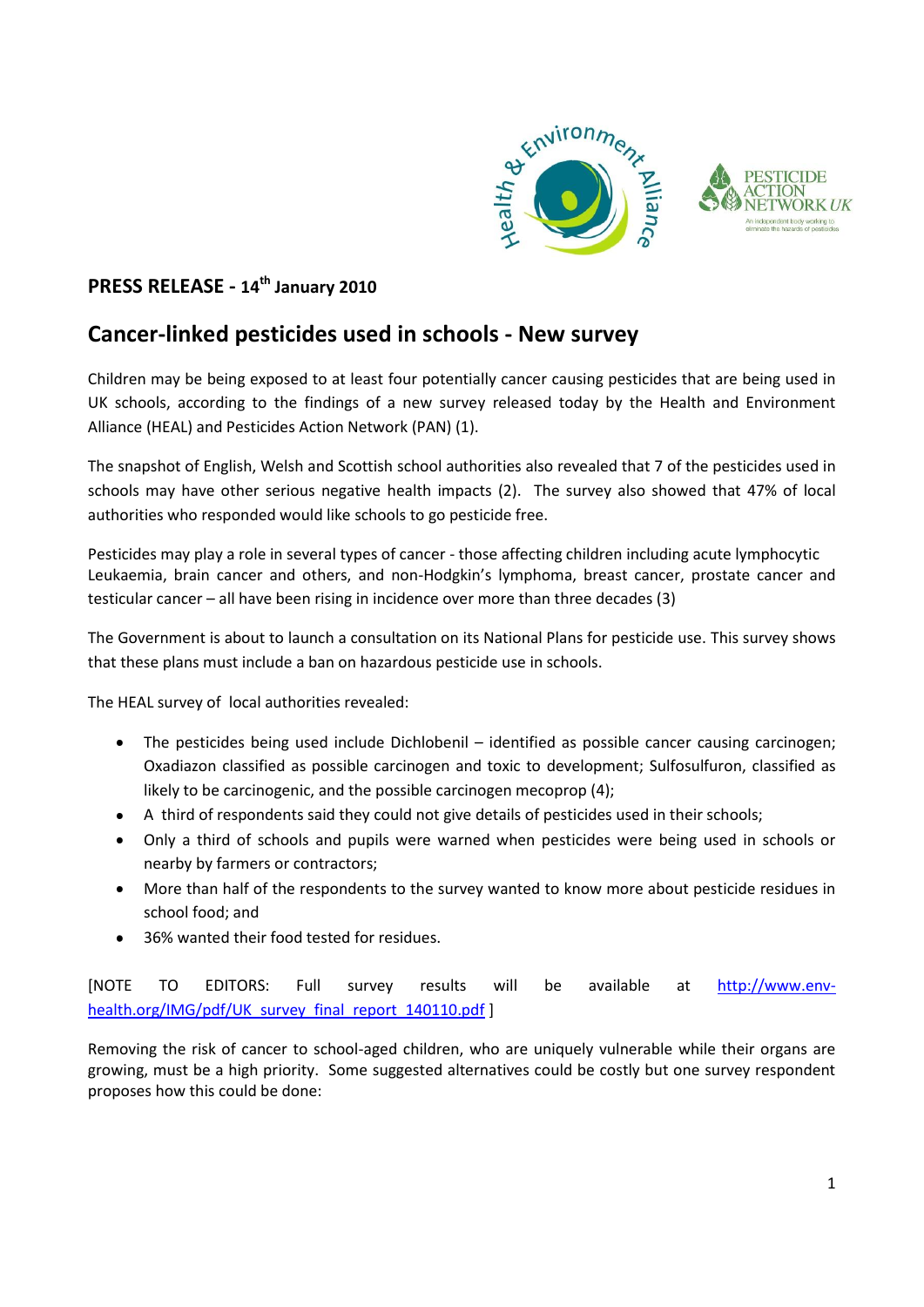*"..... With budgets as they are [*huge reductions in the amount of pesticides used around school*] seems as good an alternative as there is along with schools learning to "live with their weeds" a bit."* 

In North America, many schools are already pesticide free. In the UK, the Food For Life programme and Garden Organic Schools work has resulted in hundreds of schools reducing pesticide exposure for their pupils. (5).

HEAL is proposing that Local authorities protect children by implementing a ban on pesticide spraying in schools and school grounds in 2010, and that the UK government's pesticide National Action Plans (6)- due for public consultation in January, include:

- Setting an early date for the phase out of the use of all pesticides in school grounds and playing fields as part of the UK National Action Plan on pesticide use.
- Requiring local authorities and independent school bodies to collate information on pesticide use in schools and on areas used regularly by schools, such as parks and sports utilities;
- Providing resources for authorities to use alternatives to pesticides.

HEAL and PAN also recommend that the UK Government support the phase out of all potentially carcinogenic and other hazardous pesticides (at EU level) by 2012 and that school authorities be given the budgets and advice to access pesticide free, organic food options where available.

The survey also highlights the need for more action to protect children from the effect of biocides, such as rat and cockroach poisons, since hazardous biocides were being used in schools (Bromadiolone is classified as extremely hazardous, and Aluminium Phosphide as highly toxic.). The current revision of the EU Biocides Law needs to be strengthened to protect health, monitor use, and ensure effective information for the public. (7)

Vicki Hird, HEAL Sick of Pesticides Campaigner says,

"*This is a hidden menace – carcinogens may be used where children play and learn, as this survey reveals. But it is an avoidable menace - so here's the New Year's resolution for local authorities – pesticide free schools. And the UK government must move quickly to eliminate the possible carcinogens from schools and help local authorities go pesticide free in their buildings grounds and in the food they serve to children.* "

Nick Mole of Pesticides Action Networks says,

*"New legislation requires European Member States to reduce or eliminate the use of pesticides in areas frequented by vulnerable groups such as children. This should be a priority for the UK Government. It does not need to be expensive or difficult but would help to reduce children's exposure to toxic chemicals."*

-ends-

**Contact** Vicki Hird Sick of Pesticides Campaign 07903478249 [vicki@env-health.org](mailto:vicki@en-health.org) . PAN contact Nick Mole 07906892648. HEAL media contact: Diana Smith 0033633042943